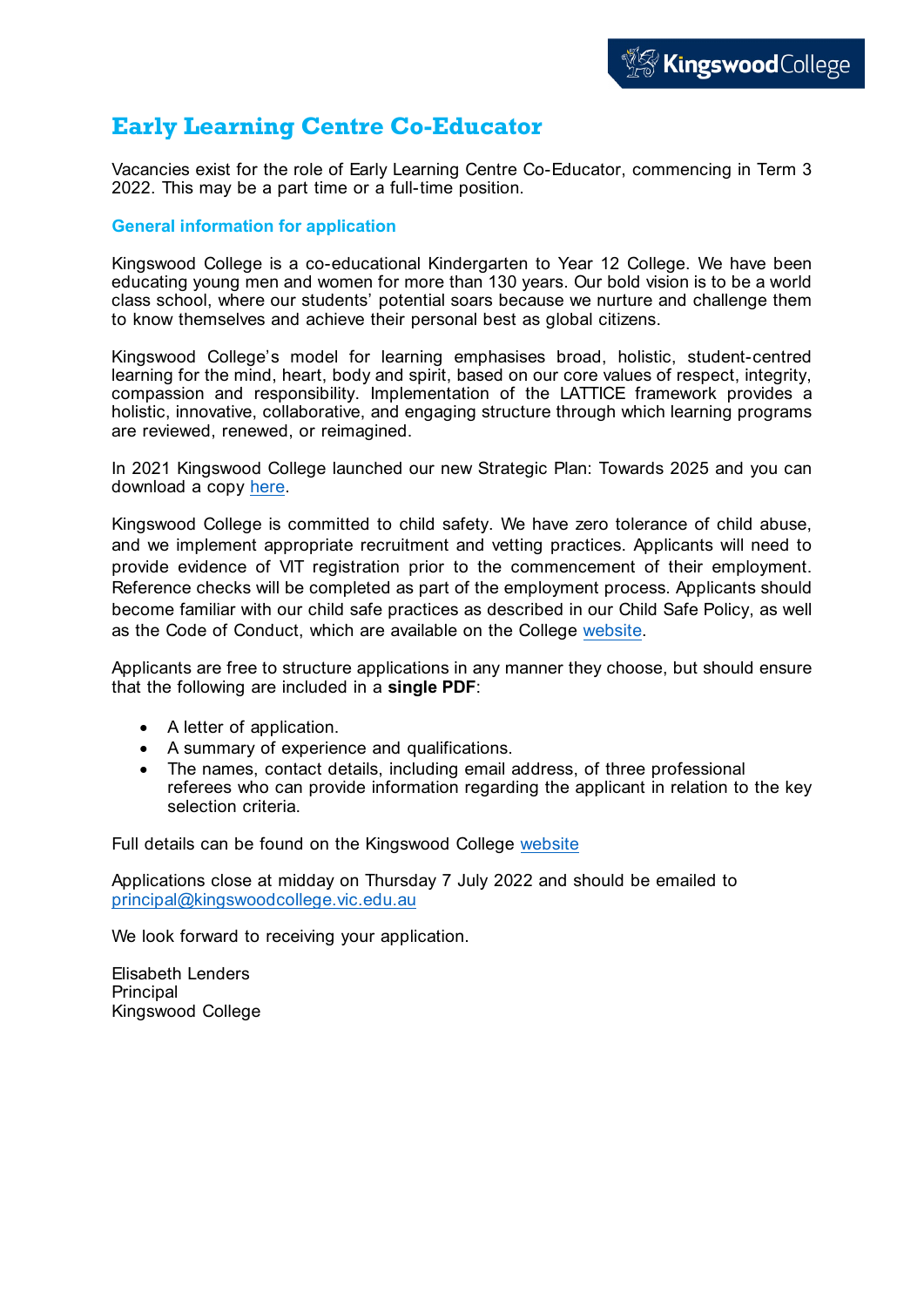# **Early Learning Centre Co-Educator**

# **Position Description**

For students of our Early Learning Centre to belong and thrive, they need committed and passionate Co-Educators to assist with the provision of an engaging and dynamic educational program.

# **Key roles and responsibilities**

- Assist with the implementation of the educational program including recording individual observations of the children's learning and development and offering input in the program and reflection/evaluation with support and guidance from the teacher at a level appropriate to your qualification.
- Assist with the preparation of resources and learning environments, packing away and caring for equipment and materials as a member of a team
- Assisting in the general cleanliness of the ELC in regards to cleaning of art materials, the kitchen, putting away children's art work or other cleaning tasks as a member of a team.
- To assist with and take responsibility for the supervision of children attending to their developmental and educational needs at a level appropriate to your qualification.
- Ensuring that the children are signed in and out of the service
- Attending open days, Celebration Night and other special events as directed by the Head of Junior School or Director of the Early Learning Centre.
- To be familiar with the National Quality Framework, and adhere to the Education and Care Services National Law Act 2010, the Education and Care Services National Regulations 2011 and the National Quality Standards. Participate in the implementation and the ongoing review of the Quality Improvement Plan.
- To be familiar with, support and assist in the implementation of the policies and procedures of Kingswood College ELC.
- To be familiar with the emergency procedures of the school
- To be familiar with, and assist with each child's individual medical needs
- To assist in developing professional relationships and effective communication with families and other school staff.
- To maintain confidentiality on all issues relating to children and families.
- To encourage parents to consult with the teacher on issues of children's development.
- To attend and contribute to professional development as approved by the ELC Coordinator and Head of Junior School.

## **Other responsibilities**

- Contribute to a culture which promotes Child Safety, by becoming familiar with, and implementing the policies associated with Child Safety at the College, including:
	- o Child Safe Policy
	- o Respectful and Safe Schools Policy and Guidelines
	- o Student Duty of Care
	- o Student Supervision
	- o Mandatory Reporting
	- o Reportable Conduct.
- Become familiar with, and comply with, operational policies of the College
- Other duties as determined in consultation with the Principal.